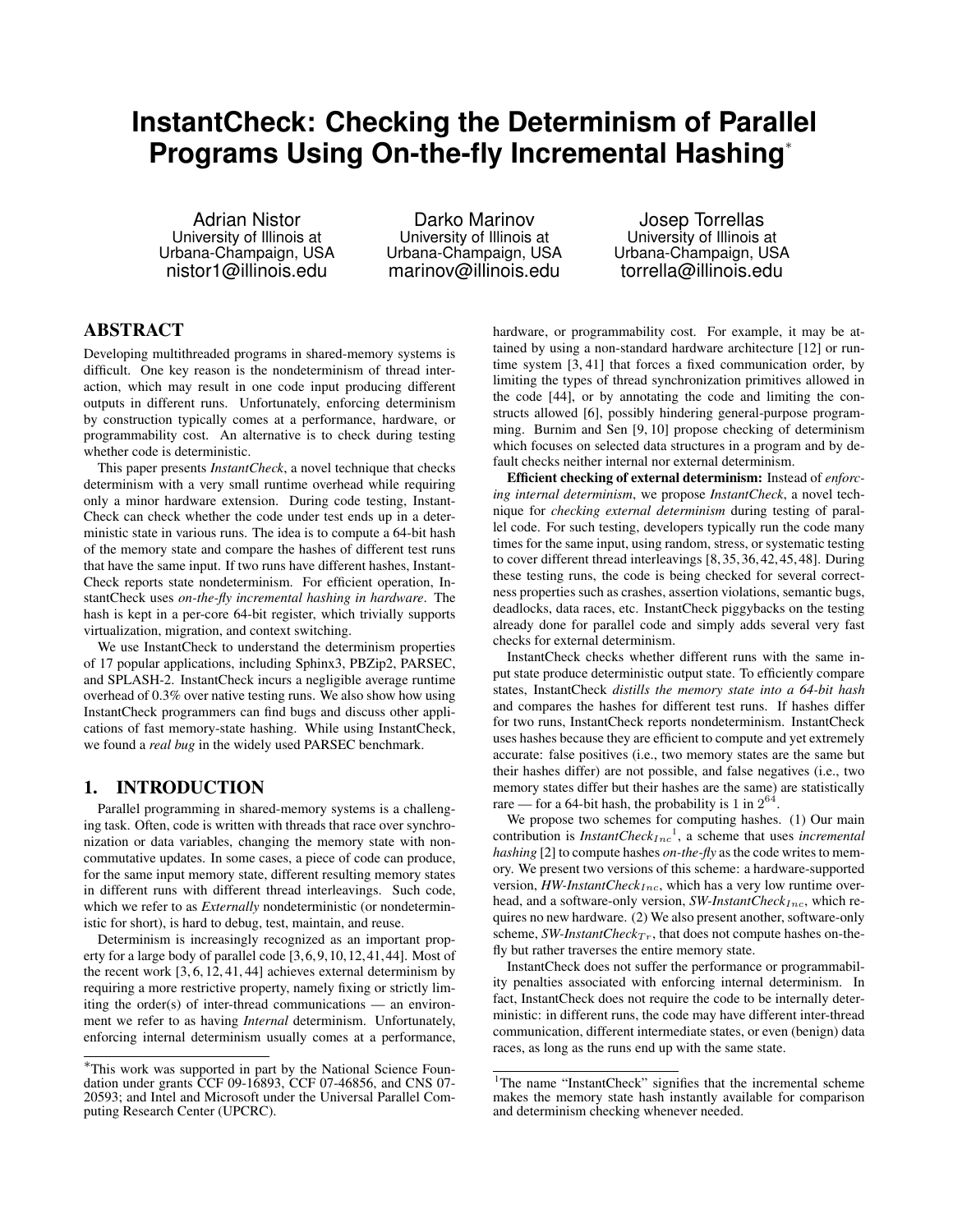| global G          |                  | initial $G == 2$ | initial $G == 2$                            |  |  |  |
|-------------------|------------------|------------------|---------------------------------------------|--|--|--|
| local<br>L        | TID <sub>0</sub> | TID <sub>1</sub> | TID <sub>1</sub><br><b>TID</b> <sub>0</sub> |  |  |  |
|                   | $L_{0} == 7$     | $L_1 == 3$       | $L_1 == 3$<br>$L_{0} = 7$                   |  |  |  |
|                   |                  |                  |                                             |  |  |  |
| <b>LOCK</b>       | $G = 2 + 7$      |                  | $G = 2 + 3$                                 |  |  |  |
| $G \equiv L$      |                  | $G = 9 + 3$      | $G = 5 + 7$                                 |  |  |  |
| UN_LOCK           |                  |                  |                                             |  |  |  |
|                   | final: $G == 12$ |                  | final: $G == 12$                            |  |  |  |
| (a) code fragment |                  | $(b)$ one run    | (c) another run                             |  |  |  |

Figure 1: Example of external determinism. The final state is deterministic, even though the intermediate steps are not. (a) Code with a global variable  $G$  updated using a local variable  $L$  of each thread. (b) Run of code with thread 0 first updating  $G$ . (c) Run of code with thread 1 first updating  $G$ .

Minor hardware requirement: HW-InstantCheck $_{Inc}$  implements on-the-fly incremental hashing in hardware, using a per-core 64-bit register and a hashing module. This minimal hardware trivially supports virtualization, migration, and context switching, and scales with the number of cores. Incremental hashing enables a high-performance hardware implementation because: (1) the operations on the hashing register are core-local and (2) the local operations on each hashing register can be performed in parallel and out-of-order. The hardware extension proposed for HW-Instant- $Check_{Inc}$  can be also used for several other software development tasks such as detecting software bugs, separating benign data races, improving the efficiency of testing, and reducing the cost of deterministic replay.

Evaluation: We use InstantCheck to understand the determinism properties of 17 applications: sphinx3 [26], pbzip2 [17], and applications from PARSEC [4] and SPLASH-2 [50]. These applications are challenging for determinism checking because they were *not written for determinism* but for high-performance, and they use a variety of thread communication constructs, global variables, benign races, and floating point (FP) operations. Instant-Check shows that 14 of the 17 applications are externally deterministic when allowing for FP imprecision and some small nondeterministic data structures. In contrast, most of this code is *not* internally deterministic and thus cannot be checked by the techniques based on internal determinism [6, 44] and does not need to have internal determinism enforced [3, 12, 41]. HW-InstantCheck<sub>Inc</sub> incurs a negligible average runtime overhead of 0.3% over native testing runs. While the goal of our experiments was to characterize determinism and not look for new bugs, we still found a concurrency bug in the widely used PARSEC benchmark [4]. The PARSEC author corrected the bug after we reported it.

# 2. INSTANTCHECK

## 2.1 The Idea and Example

InstantCheck is based on the following observation: if execution leaves a program in a *deterministic state*, then the program is *externally* deterministic, regardless of how the program executed *internally*. During testing, as parallel code is run many times for one input [8,35,36,42,45,48], InstantCheck adds several very fast checks to detect if different runs lead to deterministic states. These additional checks are done simultaneously with the checks for regular correctness properties and do not require additional test runs. InstantCheck summarizes the memory state (heap and static data) in a 64-bit hash, which HW-InstantCheck $_{Inc}$  computes very quickly using a minor hardware extension (Section 3), while SW-Instant-Check<sub>Inc</sub> and SW-InstantCheck<sub>Tr</sub> compute without hardware support but slower (Section 4). For all schemes, InstantCheck uses software to compare the computed hashes and to control sources of input nondeterminism (Section 5). If two runs produce different hashes, InstantCheck found some nondeterminism in the code. If many runs produce the same hash, the code is deterministic within the coverage of the test.

Figure 1(a) shows an example that illustrates the difference between internal and external determinism. This code fragment is a simplified version of code appearing in several PARSEC and SPLASH-2 applications. The shared, global variable  $G$  is updated using the local variable  $L$  of each thread. Figure 1(b) shows the run where  $G$  is updated first by thread 0 and then by thread 1, while Figure 1(c) shows the run where  $G$  is updated first by thread 1 and then by thread 0. The final states are the same, with  $G$  being 12. Thus, any other code using  $G$  after the run ends sees the code in Figure 1(a) as deterministic. However, note that the code executes internally nondeterministically: the two runs in figures 1(b) and  $1(c)$  update G in different orders, the intermediate values of G differ (9 or 5), and the final value (12), although the same, is written by different threads (0 or 1). InstantCheck successfully ignores this internal nondeterminism and correctly reports the code as being externally deterministic (within the test coverage). Note that if  $G$  and L are floating point variables, different order of additions could result in different results; Section 5 discusses how InstantCheck handles this and other sources of bit-by-bit nondeterminism.

#### 2.2 Capturing State using Incremental Hashing

The key to HW-InstantCheck $_{Inc}$ 's efficiency is to compute the memory state hashes *incrementally*, updating the hash value each time a memory location is modified. Thus, HW-InstantCheck $_{Inc}$ avoids the cost of traversing the shared memory (heap and the static data) each time it needs to compute the hash. Bellare and Micciancio [2] introduced incrementally computable hash and formally proved it has the same good properties in terms of low hash collision as non-incrementally computable hashes. We describe here how HW-InstantCheck<sub>Inc</sub> uses incremental hashing to capture the memory state, and how HW-InstantCheck<sub>Inc</sub> computes such a hash in a multicore system using core-local operations.

If a program memory state S has values  $v_1, v_2, \ldots, v_m$  at addresses  $a_1, a_2, \ldots, a_m$ , then we define its *State Hash* as  $SH(S)$  =  $h(a_1, v_1) \oplus h(a_2, v_2) \oplus \ldots \oplus h(a_m, v_m)$ , where  $h(a, v)$  is the hash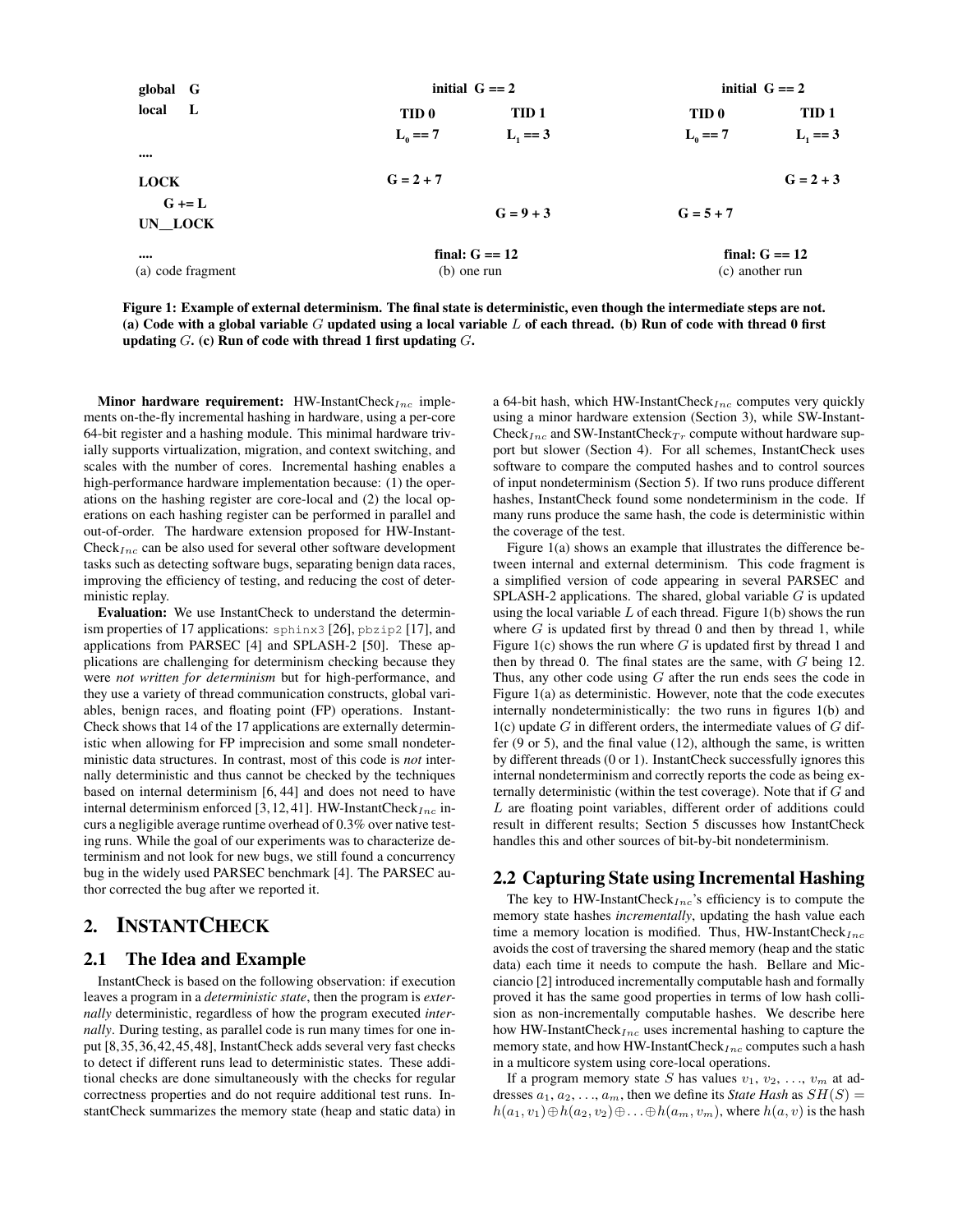

Figure 2: Capturing program state with incremental hashing. (a) Hashing operations corresponding to the run in Figure 1(b). (b) Hashing operations corresponding to the run in Figure 1(c).

of the address and value of one memory location (e.g., computed by CRC), and  $\oplus$  is a 64-bit modulo addition. The hash includes addresses such that a different permutation of the same values does not have the same State Hash. State Hash can be computed incrementally, as the program executes, rather than traversing all memory locations whenever the memory hash is needed. This is because modulo addition is commutative and associative, and modulo subtraction can be used to cancel the effect of modulo addition. For example, suppose that during execution, one memory state  $S$  with a value  $v$  at an address  $a$  is updated to  $S'$  by writing a new value  $v'$  to the address a. Then the hash of  $S'$  can be generated simply as  $SH(S') = SH(S) \ominus h(a, v) \oplus h(a, v')$ , where  $\ominus$  is modulo subtraction.

Figures 2(a) and 2(b) show how HW-InstantCheck<sub>Inc</sub> hashes the memory state of the runs in figures 1(b) and 1(c), respectively. In the figure,  $TH_0$  and  $TH_1$  are *Thread Hashes* for threads 0 and 1, respectively.  $SH$  is the State Hash for the memory state, and  $h$  is a regular hash function (e.g., CRC) used to hash individual memory locations. For example,  $h(G, 2)$  hashes the address of variable  $G$ and its value 2.

When the execution starts, HW-InstantCheck<sub>Inc</sub> sets  $SH, TH_0$ , and  $TH_1$  to zero. For each write to a memory location, HW-InstantCheck<sub>Inc</sub> subtracts/adds h of the old/new value from/to the Thread Hash. For example, consider Figure 2(a) when thread 0 writes value 9 to variable  $G$ , which was previously 2. HW-Instant-Check<sub>Inc</sub> subtracts  $h(G, 2)$  from TH<sub>0</sub> and adds  $h(G, 9)$ . These are core-local operations; each core can see the old value at a given memory location because in a typical cache-coherent machine, a write access first brings the cache line with the current values into the processor's cache and only then updates the cache line. When the State Hash needs to be computed, HW-InstantCheck<sub>Inc</sub> computes in software SH as the modulo sum of  $TH_0$  and  $TH_1$ . In this example,  $SH = TH_0 \oplus TH_1 = \bigoplus h(G, 2) \oplus h(G, 12)$  for both different executions in figures  $2(a)$  and  $2(b)$ . *SH* reflects the final state  $(G == 12)$  because the input is fixed  $(G == 2)$ . It is interesting to observe that the per-thread hashes  $TH<sub>thID</sub>$  can have *different* 

*values* for different runs even when SH has the *same value*; effectively, this case corresponds to internal nondeterminism that results in external determinism.

Incremental hashing has a highly efficient hardware implementation. Each processor computes *locally* the Thread Hash  $TH<sub>thID</sub>$ , and only when the State Hash is needed, all the  $TH<sub>thID</sub>$  are combined into  $SH$  (Figure 2). The  $TH_{thID}$  Thread Hashes are computed in hardware because they are updated frequently. SH is computed in software; although it is a global operation, it is extremely rare (e.g.,  $10 - 10000$  times in a program run) relative to the total program execution. Furthermore, State Hash is typically computed at barriers, and thus summing up the Thread Hashes overlaps with waiting at the barrier.

Note that state comparison and hashing need not compare the *entire* memory state, but rather the programmer can select to *ignore some* memory locations. Incremental hashing allows HW-InstantCheck $_{Inc}$  to easily remove some memory locations from the hash computation. To do so, HW-InstantCheck $_{Inc}$  simply adds the hashed initial value of each ignored memory location and subtracts the hashed current value. For example, in Figure 2, HW-InstantCheck<sub>Inc</sub> can ignore variable G by simply doing:  $SH =$  $SH \oplus h(G, 2) \oplus h(G, 12)$ . This deletes the value of G from SH. Deleting (potentially nondeterministic) variables allows automatic checking of determinism for the rest of the program state.

#### 2.3 Bug Detection with InstantCheck

InstantCheck can detect bugs whenever a code that the programmer expects to be deterministic causes nondeterministic behavior. This covers a large number of very different bug types, including semantic bugs, atomicity violations [13, 28, 52], order violations [27, 29], and data races [31, 38, 45]. InstantCheck detects all these different types of bugs because it detects the nondeterministic *effects* of the bug and not particular characteristics that vary from one bug type to another. In contrast, existing testing techniques typically target only one of these bug types.

Detecting bugs with InstantCheck works as follows. Instant-Check checks determinism at each program barrier and at run end.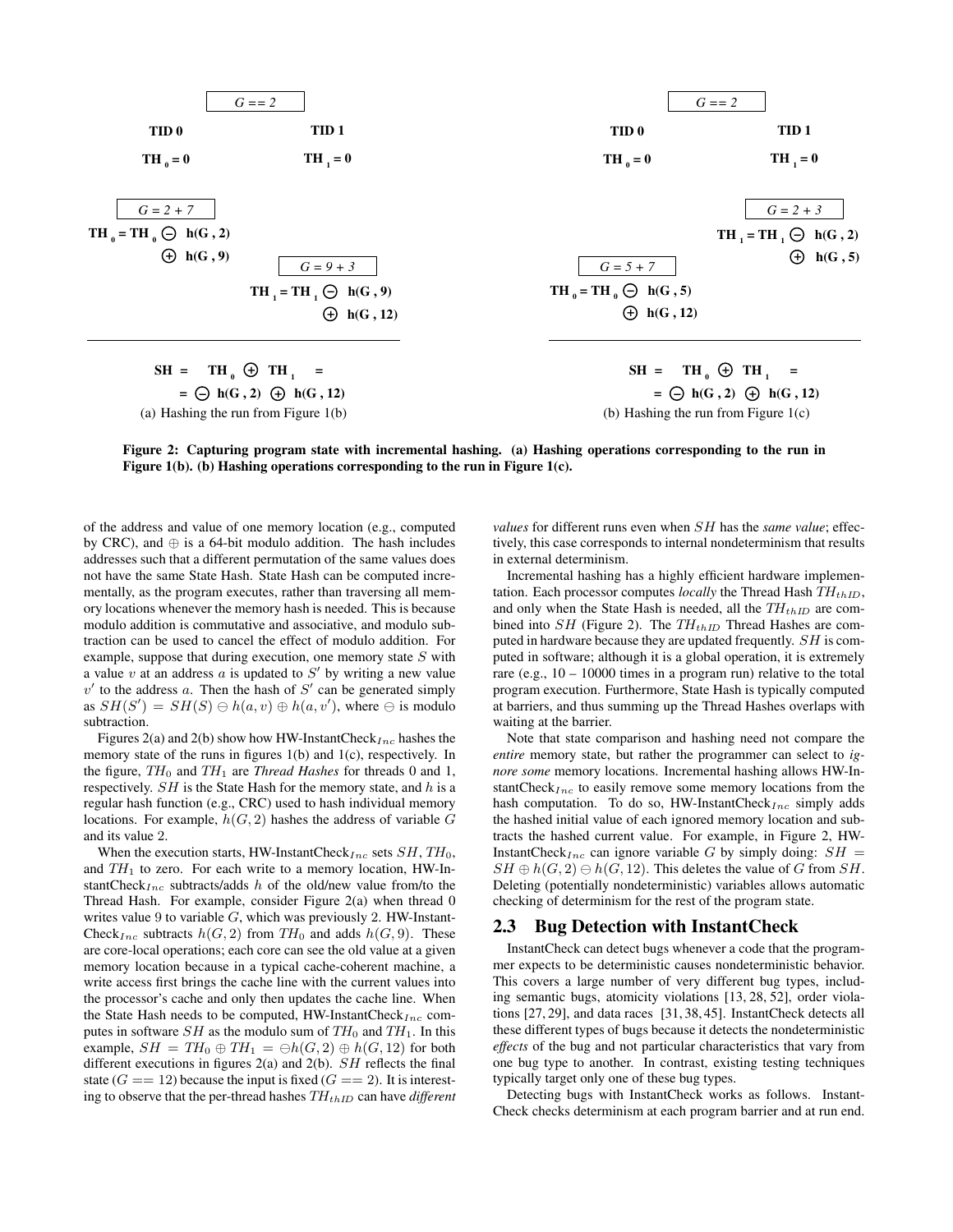

Figure 3: High-level design of the Memory-State Hashing Module (MHM): (a) basic and (b) highly-parallel designs.

This is done automatically by intercepting *pthread* barrier calls (Section 5). Barriers are natural and intuitive points for a deterministic program to be in a deterministic state as shown by previous work [9,12,44] and our experiments (Section 7), since barriers usually delineate program phases. The programmer may also specify additional program points where she expects her program to be in a deterministic state (e.g., the end of some loop iterations or hand-coded barriers). With HW-InstantCheck $_{Inc}$ , she can afford to check determinism at as many points as desired with no fear of slowing down multiple testing runs.

InstantCheck only finds the presence of a bug but does not localize where in the code the bug is. Based on our experience with InstantCheck (both debugging the InstantCheck implementation itself and using it to understand nondeterminism in applications), we found the following tool-supported methodology to be very helpful in bug localization. When InstantCheck detects a nondeterministic program point, the programmer knows the region of code between the last deterministic point and the first nondeterministic point. If the programmer expects this region to be deterministic (according to the algorithm), then the programmer needs to debug the execution of that region to localize the bug.

We developed a simple prototype tool to help in this debugging. The tool re-executes the program for the two runs that differ. During these two re-executions, the tool stores the entire memory states (rather than just state hashes) at the point where InstantCheck found nondeterminism. The tool then compares the two states created by the two runs and detects the memory addresses that differ. The tool maps each of these addresses back to the source code line that allocated the address and to the offset of the address from the start of the allocation block (e.g., array index or struct field). (In our current prototype, we manually instrument the allocation sites in the source code to dynamically track (1) which memory address is allocated at what code line and (2) the type of the allocated memory, but this instrumentation can be automated.) The tool finally reports the allocation sites and offsets to the programmer. The programmer now knows the part of memory that behaved nondeterministically, in addition to the region of code where the nondeterminism manifested, and can use a favorite debugging technique (e.g., breakpoints, watchpoints, *printf*, etc.) to see why those parts of memory behaved nondeterministically in that region of code.

## 3. HARDWARE SYSTEM

#### 3.1 Hardware Support

For incremental hashing, HW-InstantCheck<sub>Inc</sub> uses a *Memory*-*State Hashing Module* (MHM) that is part of the L1 cache controller of each core. Figure 3(a) shows a high-level design of the MHM. All MHM operations are local to each core, with no intercore communication or synchronization.

The main part of the design includes a hash unit (computing the function h discussed in Section 2.2), a modulo add/subtract unit, and a 64-bit *Thread Hash* (TH) register that accumulates the hashed writes performed by the thread. When the write buffer updates the L1 cache with a new value (*Data\_\_new*) for a variable at virtual address *V\_\_addr*, the MHM reads the old value (*Data\_\_old*) in the cache and computes  $TH = TH \ominus hash(V\_addr, Data\_old)$  $\oplus$  hash(V\_addr, Data\_new). Therefore, we feed V\_addr, Data old, and Data new to the MHM. Obtaining Data old does not incur an additional cache miss in write-allocate caches (ubiquitous in current general purpose processors), because either the data is already in the cache or will be brought any way to service the write. To obtain  $V\_addr$ , we proceed as follows. When a write instruction retires from the ROB, as the data and its physical address  $(P_{ad}ddr)$  are saved in the write buffer structure, the hardware also saves the virtual page number (*VPN*) of the address (Figure 3(a)). With *VPN* and the page offset from  $P\_addr$ , the hardware can later compute  $V\_addr$  when the write is pushed into the L1 cache.

As described in Section 5, we may want to round-off the floating point (FP) values before hashing. The goal is to eliminate the small differences in FP values that appear in different runs due to FP precision limitations. Consequently, the MHM has an FP round-off unit in front of the hash unit, and the  $Data\_old$  and  $Data\_new$  wires are routed through it. If the write-buffer entry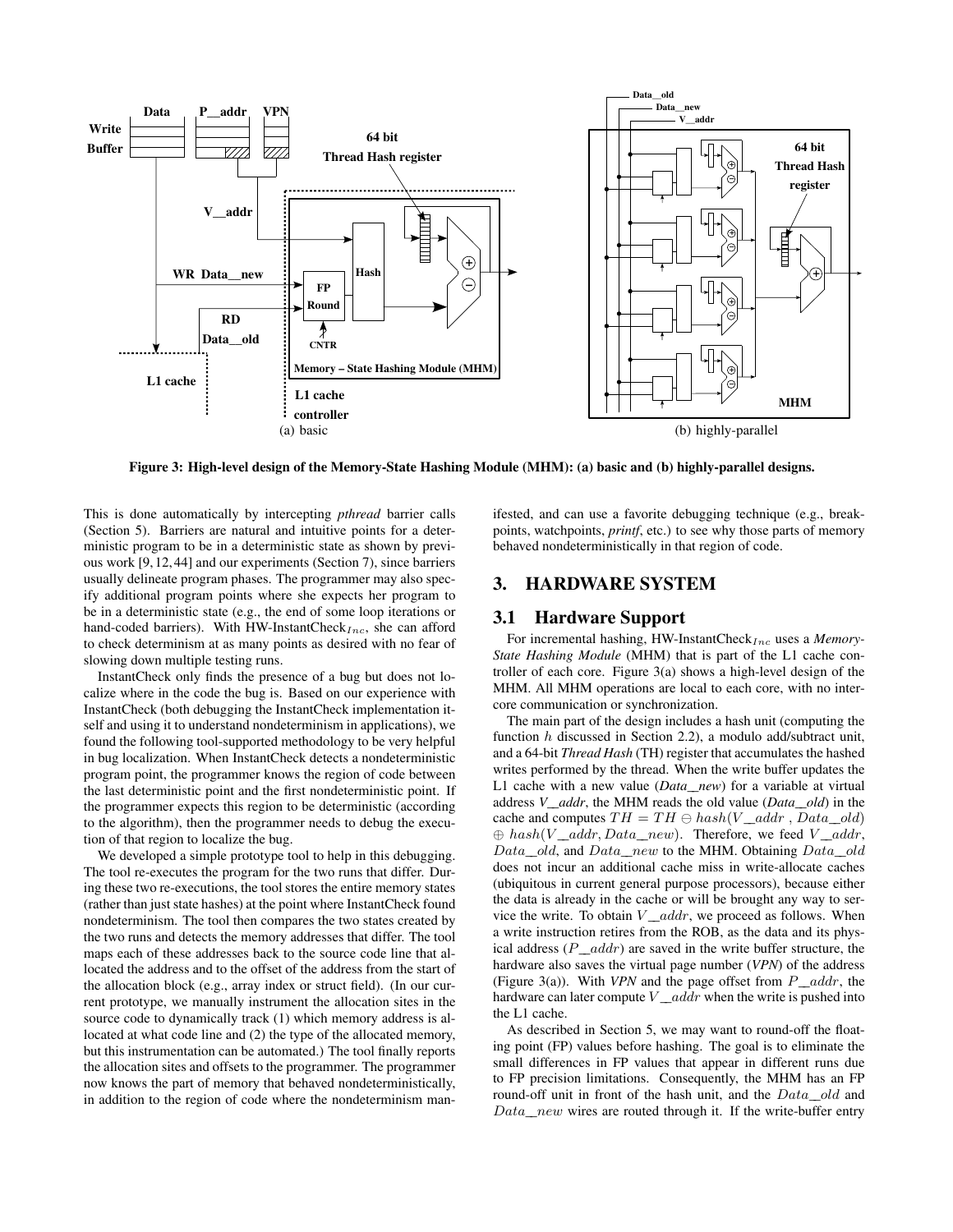currently pushed into the L1 was generated by an FP store instruction (Section 5), the *CNTR* input in the FP round-off unit enables the rounding-off hardware.

In a design for expert numerical programmers, other *CNTR* inputs can select what type of rounding operation is performed, together with some programmer-settable parameters for the rounding operation. Specifically, we propose to give programmers two alternatives: zero-out the least-significant *M* bits of the mantissa, or take the floor to the number with only *N* decimal digits. The first alternative is used when the programmer wants to discard small *relative* differences between program outputs; the second when she wants to discard small *absolute* differences. Implementation-wise, the first alternative is simpler, since it involves logically AND-ing the mantissa with a mask. The second alternative is similar to an x86 rounding instruction and is used in systematic testing [48].

The HW-InstantCheck $_{Inc}$  hardware trivially supports virtualization, migration, and context switching (just save and restore a register), and it is highly scalable. Each core has its own MHM module, which computes *locally* the hash in the TH register without any inter-core communication. When the overall *State Hash* is desired, software computes it by simply modulo adding the TH registers (Section 2.2); this is a global but very infrequent operation (about 10 – 10000 times in a program run). Typically, InstantCheck checks for determinism at barriers and thus the gathering of TH values overlaps with the barrier communication.

#### 3.2 Flexible Implementation Choices

The MHM can be implemented in different ways depending on whether the goal is to optimize for speed or area. The key insight is that incremental hashing uses modulo addition, which is both *commutative* and *associative*, for both the same and different addresses. This means that the hashing operations accumulated into the TH register can occur in any order. Moreover, they can be performed in parallel in different clusters, where partial results are accumulated in local cluster registers and only later on merged into the TH register. There are no limits to how many operations can occur in parallel, so each individual operation can be as slow or as fast as required by speed and area constraints.

As an example, while Figure 3(a) shows a design optimized for area, Figure 3(b) shows one optimized for performance through parallelism. In this design, the MHM has several clusters, and each pair (*Data*, *V\_\_addr*), where Data is Data\_\_old or Data\_\_new, is sent to any one cluster. The pairs containing *Data\_\_old* and *Data\_\_new* can even go to different clusters. Each cluster computes a partial sum of hashes. These results are later summed up in the TH register.

Moreover, the writes in the write buffer can be drained and sent to the MHM in any order. Similarly, *Data\_\_old* does not need to be sent to the MHM right before *Data\_\_new*, as long as *Data\_\_old* was captured correctly. For example, *Data\_\_old* could be sent much earlier than *Data\_\_new*, or even after it. Such flexibility enables the use of the design that is easiest to implement.

#### 3.3 MHM Software Interface

MHM interfaces to the software through the assembly instructions of Figure 4. The *start\_\_hashing* and *stop\_\_hashing* instructions enable and disable the MHM hashing operation. They allow for code, such as an analysis tool, to be run in the checked thread's address space without interfering with the determinism checking.

The *save\_\_hash* and *restore\_\_hash* instructions save and restore the TH register to and from memory. This enables virtualization, and threads can be context-switched or migrated between cores. Indeed, multiple programs may be tested for determinism simultane-

| Instruction                   | Description                                                                                                       |
|-------------------------------|-------------------------------------------------------------------------------------------------------------------|
| start/stop_hashing            | Start/stop hashing the values of the<br>memory writes                                                             |
| save/restore hash <i>addr</i> | Save/restore the TH register to/from<br>memory location <i>addr</i>                                               |
| minus hash <i>addr</i>        | Subtract the hash of the current value<br>of the memory at <i>addr</i> from TH                                    |
| plus hash <i>addr val</i>     | Add to TH the hash of <i>val</i> as if <i>val</i><br>would be the current value at memory<br>location <i>addr</i> |
| start/stop_FP_rounding        | Start/stop rounding-off FP values be-<br>fore hashing                                                             |

Figure 4: MHM software interface.

ously on the same multiprocessor. The OS or VM monitor simply saves and restores a thread's TH register at thread switching points, just like it does for any other register. There is no additional overhead for virtualization, context switching, or migration.

The *minus\_\_hash* instruction subtracts from the TH register the hash of the current value at a memory address. The *plus\_\_hash* instruction adds a given value to the TH register. Combined, these operations eliminate the effect of an address from the hash value. As described in Section 2.2, this enables the programmer to explicitly exclude the effect of some nondeterministic variables.

The *start\_\_FP\_\_rounding* and *stop\_\_FP\_\_rounding* instructions specify whether FP values should be rounded-off before hashing. By rounding, the hashes are unaffected by the small differences in FP values that appear in different runs due to FP precision limitations. We allow the programmer to specify this behavior because different programmers have different requirements. Moreover, expert numerical programmers may be given the choice of selecting what type of rounding-off operation to perform — zero-out *M* mantissa bits or take the floor to the number with only *N* decimal digits — and even providing the values for the *M* and *N* parameters.

#### 4. HASHING IN SOFTWARE

HW-InstantCheck $_{Inc}$  performs in hardware the most expensive operation for incremental hashing, namely computation of Thread Hash values. We next present SW-InstantCheck $_{Inc}$ , which computes Thread Hash values in software. We then present SW-Instant-Check<sub>Tr</sub>, which computes state hashes in software by traversing the memory state. We finally present hashing for I/O.

## 4.1 Incremental Hashing in Software

SW-InstantCheck $_{Inc}$  is a software-only version of HW-Instant-Check<sub>Inc</sub>. SW-InstantCheck<sub>Inc</sub> instruments the code under test to add hashing operations for each store instruction. These operations read the old value for the destination location to subtract its hash and add the hash of the new value being stored, as illustrated in Figure 2. The instrumentation is straightforward with one caveat about atomicity. If the instrumented operations are executed atomically with the store (to ensure that the proper old value is read), the execution overhead could be high. If the instrumented operations are not executed atomically with the store, then in the presence of write-write races in the code under test, a stale old value could be read. This stale value could affect the hash computation and report nondeterminism even if the code is deterministic. The programmer has to decide whether to pay a higher overhead penalty or to accept potential false alarms; HW-InstantCheck $_{Inc}$  is not only faster than SW-InstantCheck $_{Inc}$  but also does not burden the programmer with this decision because HW-InstantCheck $_{Inc}$  atomi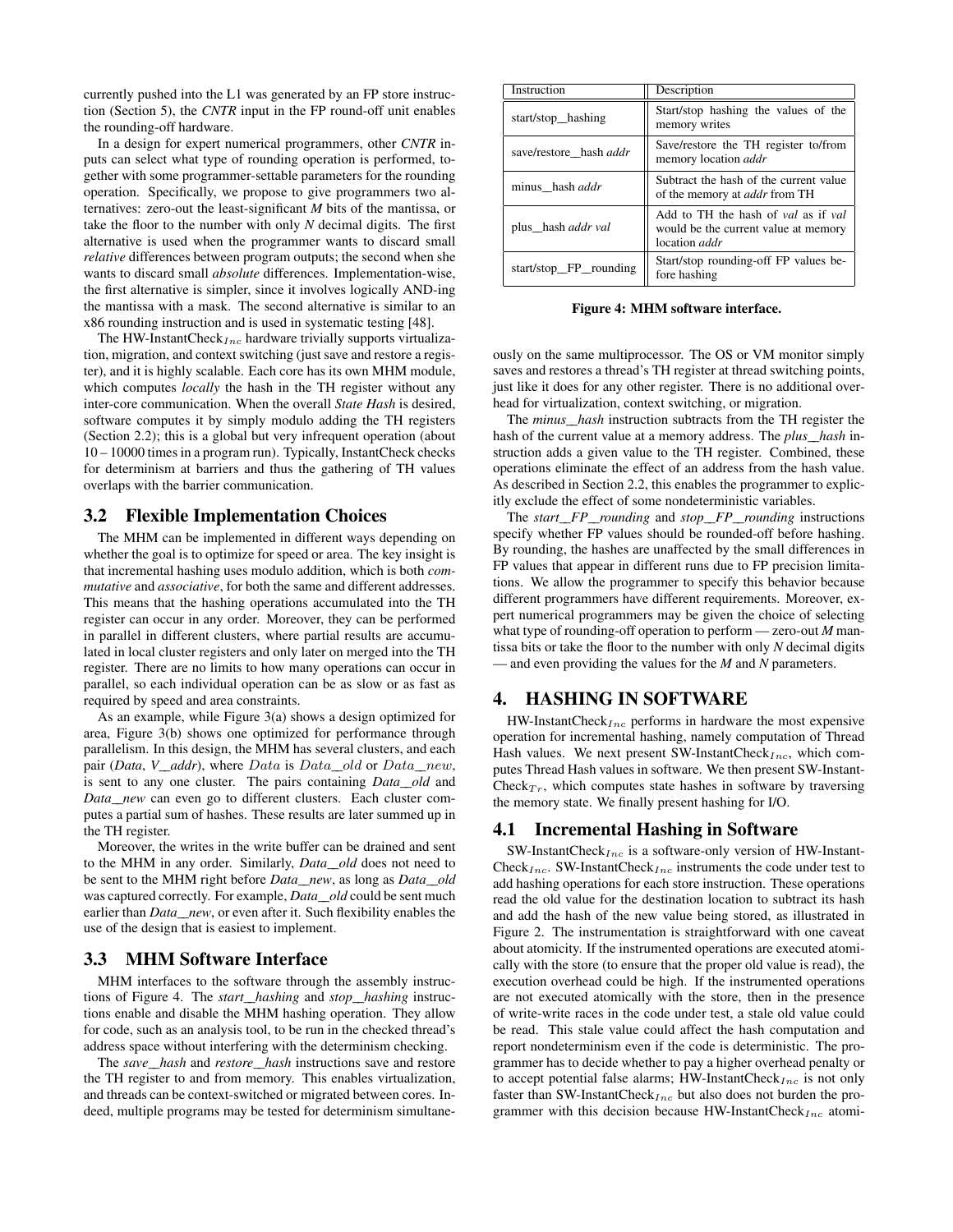cally accesses old and new values in the L1 cache (Section 3.1). Our implementation of SW-InstantCheck<sub>Inc</sub> used for experimental evaluation (Section 7) serializes program execution and achieves atomicity without using locks.

#### 4.2 Non-Incremental Hashing in Software

The SW-InstantCheck $_{Tr}$  scheme computes the state hash by  $tra$ *versing* the entire static data and heap. To traverse the state, SW-InstantCheck $_{Tr}$  needs to know which addresses were dynamically allocated (*malloc*ed but not *free*d) and which addresses store *float* and *double* values (to perform rounding as described in Section 5). Note that SW-InstantCheck $_{Inc}$  updates the hash for each store instruction, and, therefore, it does not need to traverse the state and can decide what values are FP based on the instruction and not necessarily based on the address.

To track the FP values inside dynamically allocated memory in C/C++, SW-InstantCheck $_{Tr}$  annotates each allocation site with type information. This type information encodes for each allocated byte whether it is a start of *float*, *double*, or some other type, and for structs and arrays it encodes recursively the types of their elements and the length. In our current SW-InstantCheck $_{Tr}$  prototype, we add these annotations manually. Two challenges complicate automation of this annotation task: (1) application-specific functions that wrap *malloc/free*, which is a coding practice used to enhance error checking and modularity [16]; and (2) starting the usage of allocated memory several bytes after the first allocated byte to improve cache behavior. HW-InstantCheck<sub>Inc</sub> is not only faster than SW-InstantCheck $_{Tr}$  but also more automated as it does not require these annotations.

During execution, SW-InstantCheck<sub>Tr</sub> maintains a *table of allocated blocks with their type information.* SW-InstantCheck $_{Tr}$ adds a new entry to the table for each *malloc* and removes an entry for each *free* (or application-specific wrappers). Compared to the native execution, SW-InstantCheck<sub>Tr</sub> has the overhead for maintaining this table of allocated blocks and the overhead for traversing the state, which requires lookups into the table of allocated blocks and also incurs cache misses as it sweeps through the entire memory. We do not use our SW-InstantCheck $_{Tr}$  prototype for performance comparison with HW-InstantCheck<sub>Inc</sub> (Section 7.3) because we did not optimize our SW-InstantCheck $_{Tr}$  prototype; instead, we compare HW-InstantCheck $_{Inc}$  against an ideal, traversalbased hashing that ignores most of the overhead of SW-Instant-Check<sub>Tr</sub>. The results show that HW-InstantCheck<sub>Inc</sub> is still much faster than such an ideal, traversal-based hashing. We do use our SW-InstantCheck $_{Tr}$  prototype to confirm the determinism results from our HW-InstantCheck $_{Inc}$  implementation.

#### 4.3 I/O

InstantCheck focuses on memory state determinism, but for completeness we discuss I/O determinism. We implement in software a limited version for checking the determinism of outputs. The obvious approach is to compute a hash on the total output stream. A full implementation would do this at a point in the *libc* library or the OS kernel where the partial outputs from various threads can no longer be reordered in buffers. In our current implementation, we changed the *write* function from *libc* to hash the actually written bytes before the return from the function, which fully captures only the behavior of properly-synchronized outputs.

# 5. CONTROLLING SOURCES OF NONDETERMINISM

Various InstantCheck versions compute state hashes in hardware or software, but InstantCheck always compares these hashes in

software and also controls sources of nondeterminism in software. By default, InstantCheck computes the hash of the entire state, and if any bit of two states differs, the hashes differ, and InstantCheck reports nondeterminism. To ensure that any nondeterminism can only come from different thread interleavings, InstantCheck automatically controls other nondeterminism sources such as dynamic memory allocation, nondeterministic library calls, and FP roundoff.

*Dynamic memory allocation* can produce nondeterministic states since calls to *malloc* can return different addresses in different runs. However, most of the time, the user would want to ignore this nondeterminism. InstantCheck automatically handles this, effectively treating addresses returned by *malloc* as program input and capturing it as done for deterministic replay [33, 48]. More precisely, InstantCheck logs the addresses returned by the dynamic allocator in the previous runs and repeatedly returns the same addresses for future runs. InstantCheck automatically intercepts the calls to the dynamic memory allocator and does not require the programmer to change the code. When InstantCheck intercepts an allocation call, it also sets the values inside the allocated region to zero (as *calloc* does). This ensures that the initial state of that memory is fixed: all zeroes. In contrast, if the memory contained uninitialized values, it could have corrupted the hash and resulted in false positives for reported nondeterminism.

*Nondeterministic library calls* such as *gettimeofday* or *rand* return different values each time they are called. Thus, on multiple runs, they will return different results. InstantCheck, as most systems [21, 33, 48], treats the results of these calls as input, and ensures that the calls return the same values for successive runs. As any other input, the results of these calls can be varied in tests, to increase coverage.

*Floating point (FP) operations* can lead to different results in parallel code when non-associative FP operations are executed in different orders in different runs. For example, the runs from figures 1(b) and 1(c) can produce different values for  $G$  if  $G$  and  $L$ are FP variables. Since some users may consider such changes nondeterministic, while others may want to ignore them, Instant-Check allows the user to specify whether to compare FP numbers bit-by-bit or to ignore some differences. If the user chooses to ignore differences, InstantCheck rounds the FP values as described in Section 3.1. By default, InstantCheck rounds to the closest 0.001, as typically done in systematic testing [49]. The MHM module needs to know which writes are to FP values. In the current implementation, InstantCheck uses the LLVM compiler [23] to mark the FP writes. Since this process is done by the compiler, it is fully automated for the user. In theory, this approach could miss some FP values, e.g., in some unions. However, although our experiments use code with unions, we never encountered such a case.

*Auxiliary structures* that are used during computation but are not considered result may be left in nondeterministic states. For example, a list of free "task nodes" in SPLASH-2's cholesky may have the nodes linked in any order and containing some old values. From the programmer's functional view, the nodes are free and their values do not matter. However, the memory state is different, and InstantCheck correctly detects this as nondeterminism. Silently ignoring such nondeterminism could be dangerous, because the programmers may mistakenly rely on the supposedly deterministic behavior of the code. For advanced users, InstantCheck allows *explicitly* specifying nondeterministic structures. InstantCheck then automatically deletes such structures from the hash using the technique described in Section 2.2.

*Software bugs* can cause a supposedly deterministic program to have nondeterministic behavior. This enables InstantCheck to detect different types of bugs, as described in Section 2.3. In fact,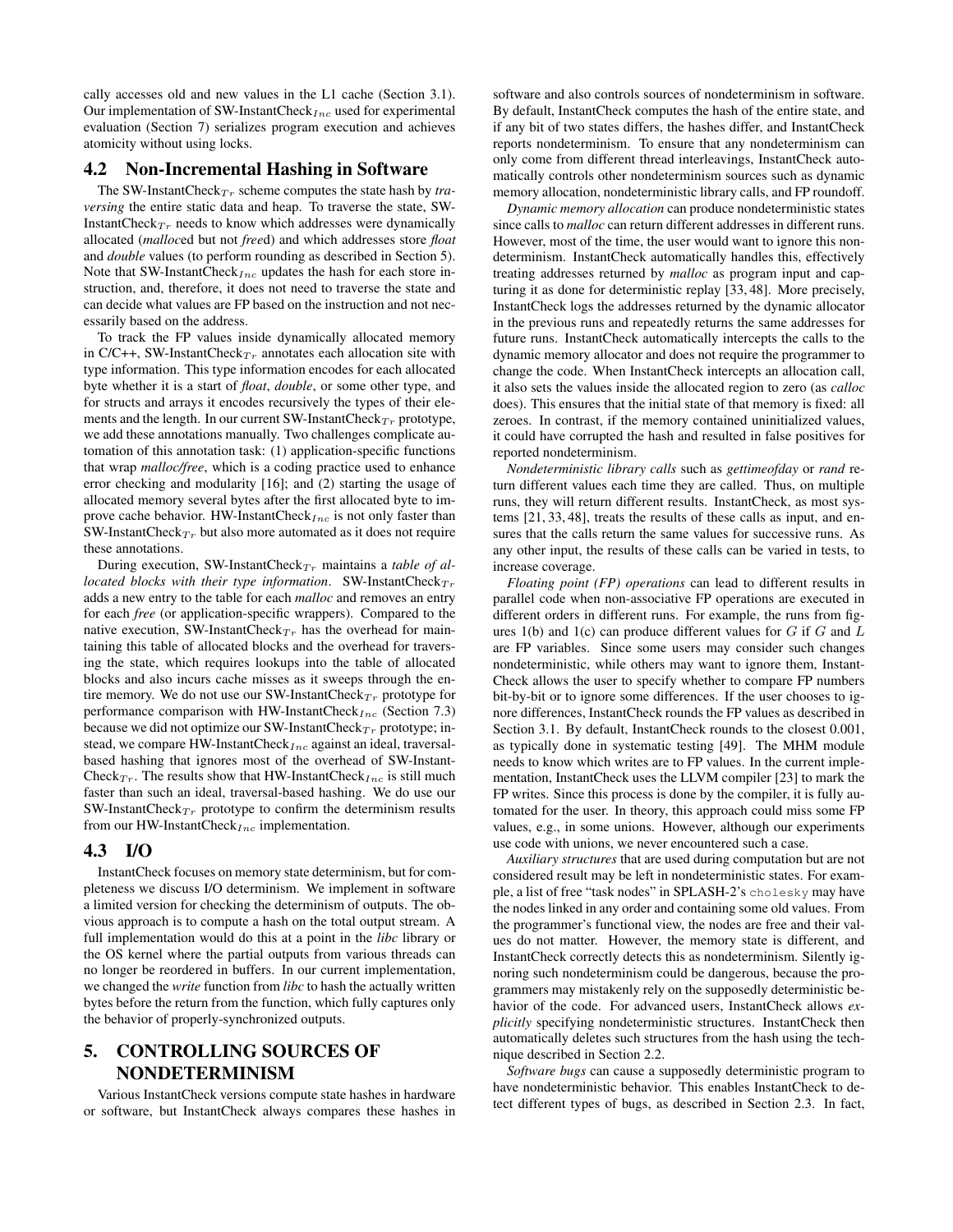during our experiments, we found a real bug in the widely used PARSEC benchmark. We found this bug while investigating the nondeterminism that InstantCheck reported in a part of code we expected to be deterministic.

*Truly nondeterministic algorithms* such as heuristic search or optimization algorithms (e.g., simulated annealing) can give different results for different runs. InstantCheck correctly detects such code as nondeterministic, for example a simulated annealing implementation from PARSEC [4]. An interesting case we analyze in Section 7 is a Monte Carlo simulation from PARSEC which one would expect to be nondeterministic. However, this particular code is deterministic, because each thread has a *local* random number generator; the nondeterminism is manifested only when the random seeds change and is not due to parallel execution.

# 6. OTHER APPLICATIONS OF THE HARDWARE PRIMITIVE

Fast comparison of memory states is a powerful primitive. In addition to checking for determinism, it can benefit several other applications such as filtering out benign data races, systematic testing, and deterministic replay.

#### 6.1 Filtering Out Benign Data Races

Data races are common and difficult to expose concurrency bugs. Their detection has been researched for years with several recent techniques proposed from both the software and hardware community [14, 18, 31, 37, 40]. Most techniques report even benign races, which result in deterministic output. Narayanasamy *et al.* [38] report that 90% of races are benign and show how to filter out benign races by comparing the memory states produced when flipping the race. Their approach could benefit from the use of InstantCheck, which provides a fast state comparison. Note that using Instant-Check to detect races, as described in Section 2.3, already filters out benign races because of the state comparison that InstantCheck performs.

#### 6.2 Systematic Testing

Systematic testing [36, 48] is a testing technique that *systematically* executes different thread interleavings of a given program, while checking for bugs. For example, CHESS [36] systematically explores all interleavings with a small number of preemptive thread context switches. CHESS is a popular testing tool used on a daily basis at Microsoft. In a comparison to stress testing [36], CHESS found and was able to reproduce 25 bugs that stress testing did not find or could not reproduce for many months. Unfortunately, the search space of systematic testing grows exponentially with the number of possible context switches. One way to combat that search-space explosion is to identify equivalent states and prune the search. Comparing entire states in software is expensive, and so CHESS does not perform it. Instead, it only compares the happens-before relationship [22] which is an approximation that can miss equivalent states. For example, the two runs in Figure 1 lead to the same state but have different happens-before. Using InstantCheck to check state equality (instead of happens-before) can speed up systematic testing of C/C++ code (as it enables better state pruning) and make it more precise (as it detects different states even when the synchronization order is the same).

#### 6.3 Deterministic Replay

Deterministic replay [19,33,53] faithfully re-executes a program run, e.g., for debugging. The classic approach is to save a detailed execution log for later replay. Recent techniques [1, 24, 25, 43] achieve low runtime overhead by saving only a *partial* log. During replay, they search many executions that obey the log to see which one recreates the bug manifested in the original execution. Using InstantCheck to check state equality can assist these techniques to detect when they reproduce the entire state, not only the bug. This enables the programmer to inspect all the variables of the program as they were in the original run. Additionally, the state hash can be a part of the partial log saved by the system, which allows early detection of a replay that does not obey the log. InstantCheck makes this feasible as it adds small runtime overhead to both the original execution and replay.

# 7. EVALUATION

#### 7.1 Experimental Setup

We model HW-InstantCheck $_{Inc}$ 's lightweight hardware support using Pin [30]. We also implement SW-InstantCheck $_{Inc}$ 's instrumentation using Pin. We implement SW-InstantCheck $_{Tr}$ 's maintenance of the table of allocated blocks (with their type information) and the state traversal in C++.

We evaluate InstantCheck using a testing technique which serializes thread execution, i.e., a thread scheduler runs one thread at a time and switches between threads at synchronizations. This approach is used by the latest tools from Microsoft Research (PCT [8], CHESS [36]) because it exposes the parallel execution complexity much better and much faster than stress testing with a truly parallel execution [8, 36]. In our evaluation, the thread to run is chosen randomly. This random thread scheduler is not a part of Instant-Check: in real usage, this scheduler would be replaced by the tool that the programmer already uses for testing. For example, if the programmer uses stress testing, there would be no scheduler at all, while if the programmer uses PCT or CHESS, the scheduler would be replaced by PCT or CHESS.

We use InstantCheck to understand the determinism properties of 17 applications: the sphinx3 [26] speech recognition software, the pbzip2 [17] open source file compressor, and applications from PARSEC [4] and SPLASH-2 [50] suites. These applications are challenging for determinism checking because (1) they were *not written for determinism* but for high performance, and (2) they have a variety of thread communication constructs, global variables, benign races, and FP operations. All tests use 8 threads with the following inputs: sphinx3 uses the *pittsburgh* utterance, pbzip2 compresses one of our log files, the PARSEC applications use *simmedium* input, and the SPLASH-2 applications use the default input. We use the newer pbzip2 version 1.0.5 that does not contain the bug reported in [55]. For *evaluation purposes, we test 30 runs* per application and interpret all results within the test coverage provided by these 30 runs. However, as shown in Section 7.2, *nondeterminism is often detected after just 2 or 3 runs*, and in real usage of InstantCheck, the programmer can stop as soon as nondeterminism is detected.

#### 7.2 Determinism Checking with InstantCheck

#### *7.2.1 Characterizing Determinism*

Table 1 shows the determinism characteristics detected with InstantCheck. We group the applications into four types of determinism as shown in the table which separates groups by horizontal lines. Column 4 shows if the application has floating-point operations or not. Columns 5, 7, 9, and 12 show if the application is bitby-bit deterministic, deterministic with FP rounding, deterministic if ignoring some small structures, or nondeterministic. Column 6 shows the first test run when the applications are detected as bit-by-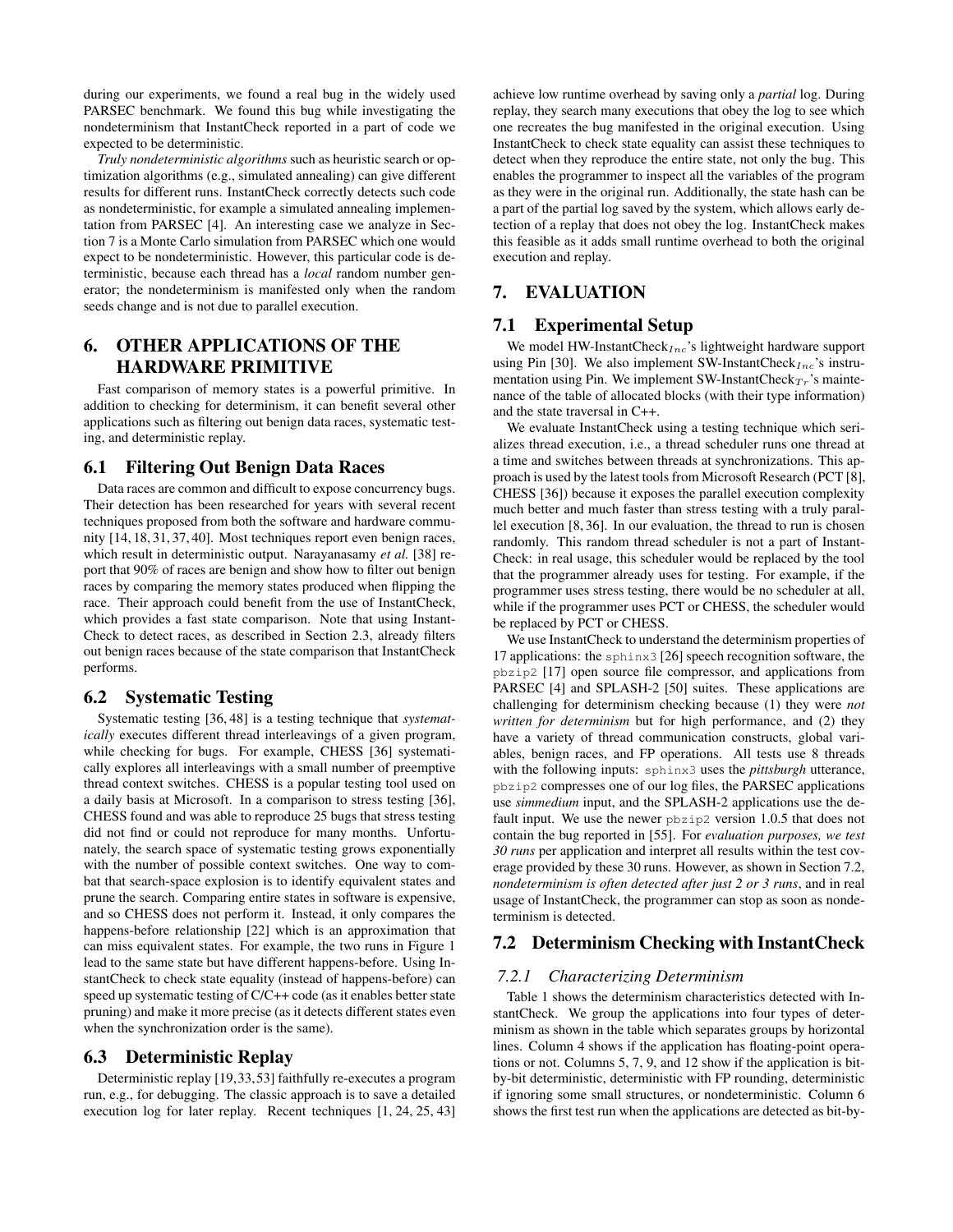| Det         |               |          |     | Det          | First          | Impact of               | First    | Isolating              | $#$ Dyn Checking |                | Det.       |
|-------------|---------------|----------|-----|--------------|----------------|-------------------------|----------|------------------------|------------------|----------------|------------|
| <b>Type</b> | Application   | Source   | FP? | as is ?      | NDet.          | FP rounding             | NDet Run | <b>Small Structs</b>   | Points           |                | at the     |
|             |               |          |     |              | Run            | on Det.                 | after FP | on Det.                | Det              | <b>NDet</b>    | End        |
|             | blackscholes  | parsec   | Y   |              |                | $Det \rightarrow Det$   |          |                        | 101              | 0              | Y          |
|             | fft           | splash2  | Y   | $\mathbf{v}$ |                | $Det \rightarrow Det$   |          |                        | 13               | 0              | v          |
| bit         | lu            | splash2  | Y   |              |                | $Det \rightarrow Det$   |          |                        | 68               | $\Omega$       |            |
| by          | radix         | splash2  | N   |              |                | $Det \rightarrow Det$   |          |                        | 12               | $\Omega$       |            |
| bit         | streamcluster | parsec   | Y   | v            |                | $Det \rightarrow Det$   |          |                        | 12928            | $74*$          |            |
|             | swaptions     | parsec   | Y   |              |                | $Det \rightarrow Det$   |          |                        | 2501             | 0              |            |
|             | volrend       | splash2  | N   | Y            |                | $Det \rightarrow Det$   |          |                        | 6                | $\overline{0}$ |            |
|             | fluidanimate  | parsec   | Y   | N            | 2              | $NDet \rightarrow Det$  |          |                        | 41               | $\overline{0}$ |            |
| FP          | ocean         | splash2  | Y   | N            | 3              | $NDet \rightarrow Det$  |          |                        | 871              | $\Omega$       |            |
| prec        | waterNS       | splash2  | Y   | N            |                | $NDet \rightarrow Det$  |          |                        | 21               | $\Omega$       |            |
|             | waterSP       | splash2  | Y   | N            | 2              | $NDet \rightarrow Det$  |          |                        | 21               | $\theta$       |            |
| small       | cholesky      | splash2  | Y   | N            | 3              | $NDet \rightarrow NDet$ |          | $NDet \rightarrow Det$ | 4                | $\Omega$       | Y          |
|             | pbzip2        | openSrc  | N   | N            | 2              | $NDet \rightarrow NDet$ |          | $NDet \rightarrow Det$ |                  | $\Omega$       |            |
| struct      | $s$ phinx $3$ | alpBench | Y   | N            | 2              | $NDet \rightarrow NDet$ |          | $NDet \rightarrow Det$ | 4265             | $\overline{0}$ |            |
|             | barnes        | splash2  | Y   | N            | 2              | $NDet \rightarrow NDet$ |          |                        |                  | 16             | $_{\rm N}$ |
| <b>NDet</b> | canneal       | parsec   | N   | N            | $\overline{2}$ | $NDet \rightarrow NDet$ |          |                        |                  | 64             | N          |
|             | radiosity     | splash2  | N   | N            | 2              | $NDet \rightarrow NDet$ |          |                        |                  | 19             | N          |

| Table 1: Determinism characteristics. As with any dynamic testing tool, the results are valid within the test coverage.  |
|--------------------------------------------------------------------------------------------------------------------------|
| $\star$ denotes the 74 nondeterministic barriers in streamcluster caused by the bug that we detected using InstantCheck; |
| when the bug is fixed, these 74 barriers also become deterministic.                                                      |

bit nondeterministic, and column 8 shows the first test run when the applications are nondeterministic even after applying FP rounding. These numbers are a measure of how fast the programmer finds out that the application is nondeterministic. Columns 10 and 11 show the number of determinism checks in the application. There is a check at every *pthreads* barrier call, the end of the program, and, for blackscholes and swaptions, at the end of a loop iteration in a simulation pass. We do not check at hand-coded barriers, although such barriers can be as good points as *pthreads* barriers to expect determinism.

The first seven applications are bit-by-bit deterministic. Five of them use FP operations but are not affected by FP precision limitations because the parallelism does not trigger FP non-associative operations, illustrated in Figure 1(a). volrend has a benign data race in a hand-coded barrier, but InstantCheck correctly realizes that volrend is deterministic. swaptions is a Monte Carlo simulation, so one might expect it to be nondeterministic. However, swaptions uses thread-local random number generators that have no shared state. Thus, given the same seed, each thread generates a deterministic sequence of random numbers for itself, independent of the other threads or the thread interleavings.

streamcluster is an interesting case, because the original code we used (version 2.1) has a bug (a non-benign data race that creates an order violation) of which we were not aware before applying InstantCheck.<sup>2</sup> We found this bug only when investigating the nondeterminism reported by InstantCheck. For the *simmedium* input, the nondeterminism manifests at 74 dynamic barriers during the execution, after which it gets masked away and does not manifest at the end of the program. The nondeterminism created by this bug is not benign, because for small inputs (e.g., *simdev*), the nondeterminism propagates to the program's end and results in different outputs. This shows that checking determinism at as many points as possible during execution not only increases confidence in the program behavior but also catches bugs that for some inputs do not show up at the program end.

The next four applications (fluidanimate, ocean, waterNS,

waterSP) are not bit-by-bit deterministic but they are deterministic modulo the FP precision limitations. Without InstantCheck's ability to ignore the small FP differences, these applications would appear to be highly nondeterministic, as illustrated for example in Figure 5(b).

Three applications (cholesky, pbzip2, sphinx3) are deterministic when ignoring small data structures. cholesky has three sources of nondeterminism: FP precision limitations, a nondeterministic custom memory allocator, and one nondeterministic data structure. We assume that the programmer wants to ignore the nondeterminism of the custom allocator, and we simply call *malloc* from inside the custom allocator. The nondeterministic data structure (in the field *freeTask*) is a per-thread singly linked list for free tasks. It is bit-by-bit nondeterministic because the order in which the tasks are linked, and the size of the list, differ from run to run. If we eliminate this linked list structure from the hash (as described in Section 2.2), cholesky turns out to be deterministic.

pbzip2 has very high internal nondeterminism (many consumer threads race for jobs created by a producer), but pbzip2 ends in a deterministic state if ignoring a pointer field in some result-task structures created by the consumers. The pointer field in these structures points to memory allocated nondeterministically by the consumers. The nondeterministic memory itself is deallocated during execution and thus no longer part of the program state, but the nondeterministic dangling pointers remain part of the program state. If we eliminate these pointers from the hash (Section 2.2), the program becomes externally deterministic. In addition, we hash in software the output stream that pbzip2 writes to file, as described in Section 4.3. This stream is deterministic.

sphinx3 is deterministic if ignoring about 4% of the memory state. The memory ignored is allocated at 15 out of the total 230 allocation sites in the code, which makes nondeterministic memory easy to identify and mark for deletion from the hash.

Three applications (barnes, canneal, radiosity) end up in nondeterministic states with many differences. Some nondeterministic code can be rewritten to be deterministic. If the algorithm permits, it is indeed better to implement deterministic code for easier development, testing, maintenance, and reuse. For example, a Java version of barnes was made deterministic in DPJ [6].

<sup>&</sup>lt;sup>2</sup>After we reported the bug to the PARSEC author, he corrected it and informed us that the same bug had been previously reported internally. Our report was independent of the internal report.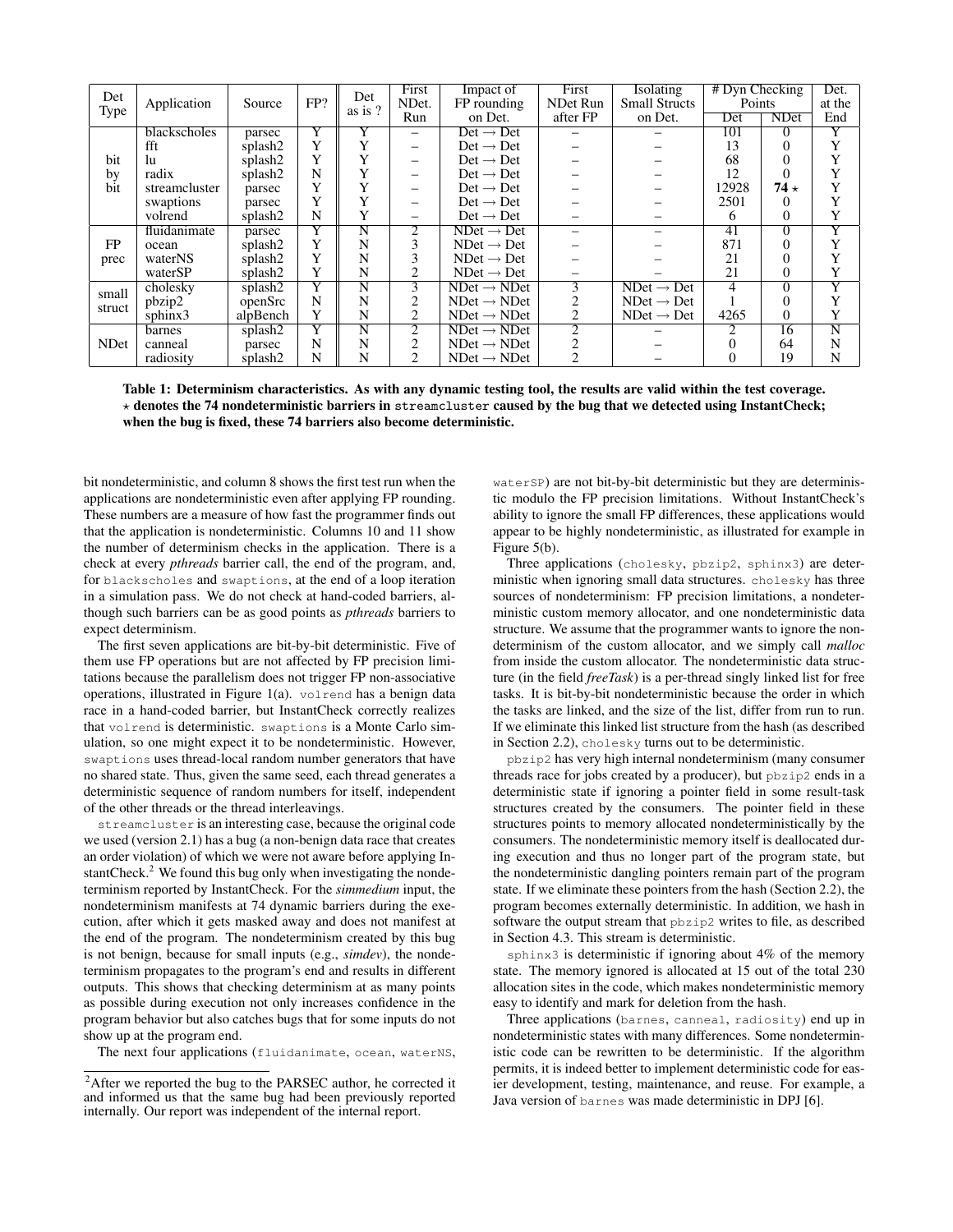Columns 10 and 11 list the number of dynamic points for which the program has deterministic/nondeterministic behavior: end of the program, barriers and, for blackscholes and swaptions, end of a loop iteration. These numbers confirm that even programs that were not written for determinism go through deterministic states, with no need (and no penalty) for enforcing internal determinism. Having many determinism points increases programmer's confidence in the code's behavior just like having a deterministic code is more reassuring than having a nondeterministic code. For example, the bug in streamcluster is detected only by 74 internal barriers, and checking at the remaining 12928 barriers would not catch the problem.

#### *7.2.2 Fast Detection of Nondeterminism*

We next discuss how quickly InstantCheck finds that an application is nondeterministic. Column 6 shows the first run when InstantCheck found bit-by-bit nondeterminism. In this set of experiments, it was the second or third run. This shows that the programmer finds out very quickly if the application is nondeterministic, which speeds up the testing process and increases programmer's productivity. It also means that InstantCheck does not require extra test runs over what programmers already test, since most testing strategies for parallel code run the code 10s to 1000s of times [8,35] for one given input, not just 2 or 3 times.

Since our experiments use a random scheduler, the numbers in Column 6 could change for a different seed for the scheduler, so it is important to consider not only the concrete numbers but their distribution across test runs. (This is a reason why we use 30 test runs for experiments even when nondeterminism is found in just 2 or 3 runs.) Figure 5 shows some of the nondeterminism distributions we observe in our experiments (the rest are omitted for brevity but are similar). These distributions show the number of different states observed when InstantCheck checks for determinism. For example, distribution *D\_5* in Figure 5(c) means that, when running InstantCheck for sphinx3, there are 156 checking points (i.e., dynamic barriers) with the following behavior in the 30 test runs: 16 runs produce one state, 11 runs produce another state, and 3 runs produce yet another state. The same program has other groups of barriers with different distributions. A distribution of 29 and 1 would mean that 29 states are the same and only one differs, while a distribution of 30 means determinism for all 30 runs. As the distributions show, in practice, the probability of detecting nondeterminism is very high, and thus the nondeterminism detection in the second or third run as described earlier was not just by chance.

#### 7.3 Negligible Overhead

We evaluate the performance of four configurations (Figure 6): (1) *Native* is the native application without checks for determinism, (2) *HW-InstantCheck*<sub>Inc</sub> is Native using HW-InstantCheck<sub>Inc</sub> to check for determinism, (3) *SW-InstantCheck<sub>Inc</sub>-Ideal* is the lower bound for Native using SW-InstantCheck $_{Inc}$  to check for determinism, and (4) *SW-InstantCheck* $_{Tr}$ *-Ideal* is the lower bound for the software-only traversal version, SW-InstantCheck $_{Tr}$ . For the software-only versions we compute ideal lower bounds to show how fast highly-tuned implementations could get. We believe this makes the comparison with HW-InstantCheck<sub>Inc</sub> more fair than it would be by using our current prototypes of software-only versions, because these prototypes are not optimized for speed.

We use the *instruction count* as performance metric. For all configurations, we do not count the instructions of the randomizing thread scheduler. As explained in Section 7.1, the thread scheduler is not part of InstantCheck and in real usage, the scheduler would be replaced by the tool already used by the programmer



Figure 5: Distribution of nondeterminism points.

(e.g., PCT [8], CHESS [36], or stress test runner). We assume that our minor hardware addition has no significant impact on processor cycle time. HW-InstantCheck<sub>Inc</sub> does not incur additional cache misses in write-allocate caches (Section 3.1), but may increase read-port contention. We do not evaluate this contention, but believe the implementation choices described in Section 3.2 enable flexibility in scheduling most of the reads that may cause contention. We consider the cost for hashing one byte in software to be 5 instructions [20], and ignore the other costs for softwareonly versions (Section 4).

Figure 6 shows the number of instructions for all configurations, normalized to 1 for Native. HW-InstantCheck $_{Inc}$  incurs only a 0.3% overhead on average over the native runs, while the overhead for software versions ranges from 2% to 438X, with an average of 3X for SW-InstantCheck<sub>Inc</sub>-Ideal and 5X for SW-InstantCheck<sub>Tr</sub>-Ideal. HW-InstantCheck $_{Inc}$ 's overhead is due to zeroing-out memory locations to prevent hash corruption (Section 5). For sphinx3, if the programmer wants to ignore the 4% of the memory state which is nondeterministic, both HW-InstantCheck $_{Inc}$  and SW-InstantCheck $_{Inc}$  delete this memory from the hash as described in Section 5. This operation creates 4.5X overhead for HW-Instant-Check<sub>Inc</sub> and 55X overhead for SW-InstantCheck<sub>Inc</sub>-Ideal, which is still less than 438X for SW-InstantCheck<sub>Tr</sub>-Ideal. HW-Instant- $Check<sub>Inc</sub>$ 's small overhead enables programmers to have determinism checking always-on to increase confidence in the developed software. In the absence of hardware support, programmers can use the software versions to check determinism when and as needed.

Figure 6 shows that, for some applications, one software version is clearly much faster than the other. For example, SW-Instant-Check<sub>Inc</sub>-Ideal is much faster than SW-InstantCheck<sub>Tr</sub>-Ideal for ocean, sphinx3, and streamcluster, but SW-InstantCheck $_{Tr}$ -Ideal is faster for barnes, fft, and lu. SW-InstantCheck $_{Inc}$ -Ideal is faster than SW-InstantCheck $_{Tr}$ -Ideal when the number of writes between determinism checking points is small compared to the size of the program state, and thus updating the hash incrementally is cheaper than computing it by traversal. SW-InstantCheck $_{Tr}$ -Ideal is faster when there are many writes between determinism checking points, and thus traversing the entire state is relatively cheap.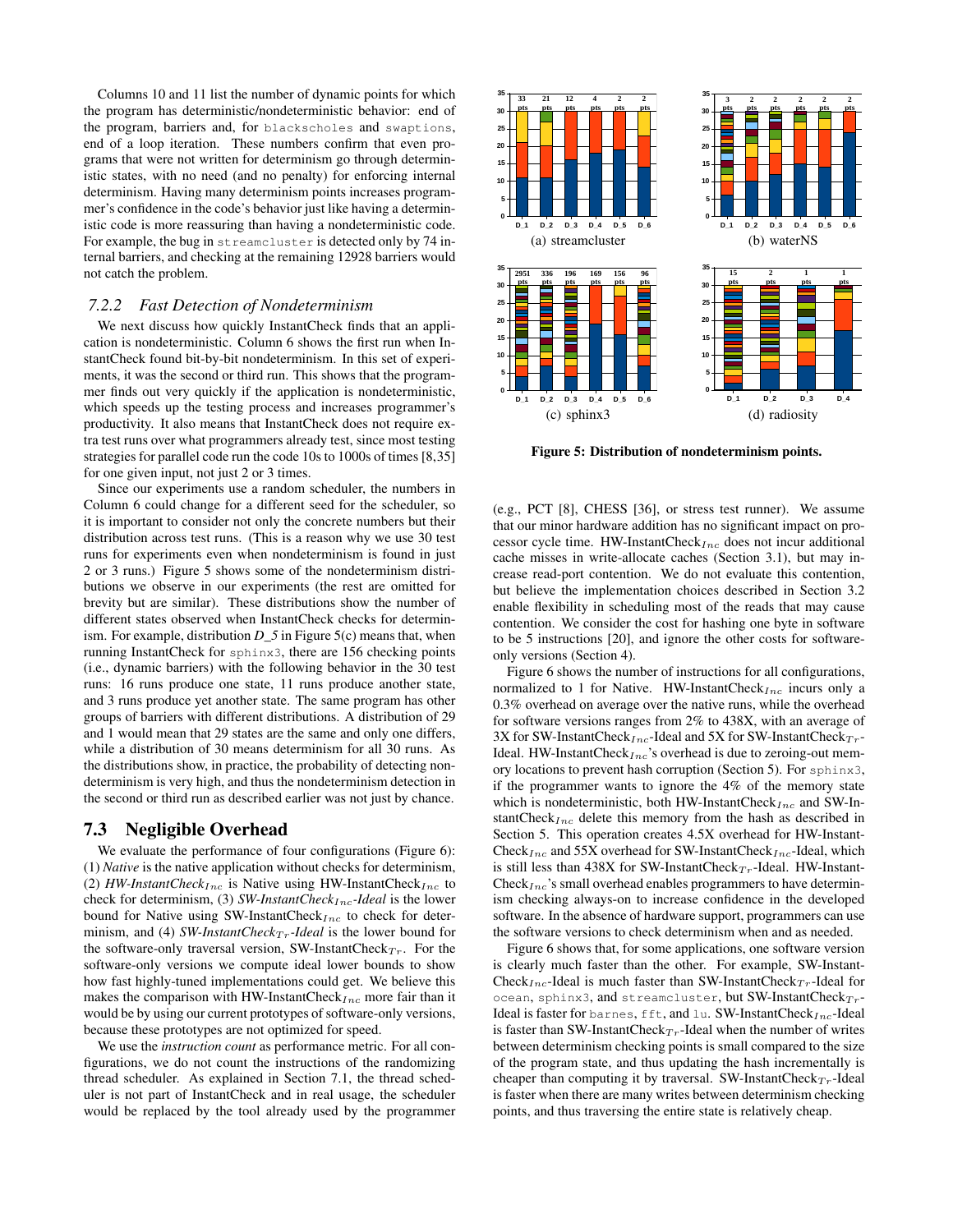

Figure 6: Number of instructions executed, normalized to Native. *GEOM* is the geometric mean.





Figure 7: Seeded bugs. (a) semantic bug in waterNS (b) atomicity violation in waterSP (c) order violation in radix. We seed the bug only for thread 3. For radix, we also have only *one* dynamic occurrence (*justOnce==3*), since otherwise the program crashes.

Figure 8: Distribution of nondeterminism points.

#### 7.4 Bug Detection

InstantCheck focuses on determinism checking and not bug detection, but several projects [6, 9, 44] discuss how nondeterminism is related to bugs. Our own experience with the real bug that we found in streamcluster using InstantCheck (Section 7.2) encourages us to further investigate this aspect. We seed three bugs (semantic, atomicity violation, and order violation) in the applications from Section 7.2 as shown in Figure 7. The bugs do not cause program crashes but create incorrect results. To simulate rarely occurring bugs, we insert the buggy code path in only one thread, which decreases the number of buggy instructions executed. These bugs are of very different types (Section 2.3) and cannot be all detected by a technique that focuses on one particular bug type. For example, the semantic bug in waterNS would be very difficult to detect without an explicit verification of the numerical results at the end of the program. As another example, the atomicity violation in waterSP can be caught by an atomicity detector, but such tools can have fairly large runtime overheads and may require programmer annotations or extensive training runs [28].

The original applications are deterministic (under certain conditions, Table 1), and we want to find out if the bugs create nondeterminism that InstantCheck can detect. Table 2 shows the results. InstantCheck detects all three bugs with negligible overhead and without user annotations or training runs. InstantCheck also localizes the nondeterminism between two barriers, which helps in debugging (Section 2.3).

| (Formerly)<br>Deterministic | Bug<br>Type         | # Dynamic Checking<br>Points | First<br>NDet. |     |
|-----------------------------|---------------------|------------------------------|----------------|-----|
| Application                 |                     | Det                          | <b>NDet</b>    | Run |
| waterNS                     | semantic            |                              |                |     |
| waterSP                     | atomicity violation |                              | 12             |     |
| radix                       | order violation     |                              |                |     |

Table 2: Bug detection results for 30 runs.

The last column of Table 2 shows the first run when the nondeterminism created by the bug is detected in our experiments. The bugs in waterNS and waterSP are detected very fast, in the third run. This fast detection is not just by chance, as confirmed by the scattered distributions for waterNS and waterSP in Figure 8. For radix, the bug is detected in the sixth run. Looking at the distribution for radix in Figure 8, we see that it is indeed less scattered than the ones for waterNS and waterSP.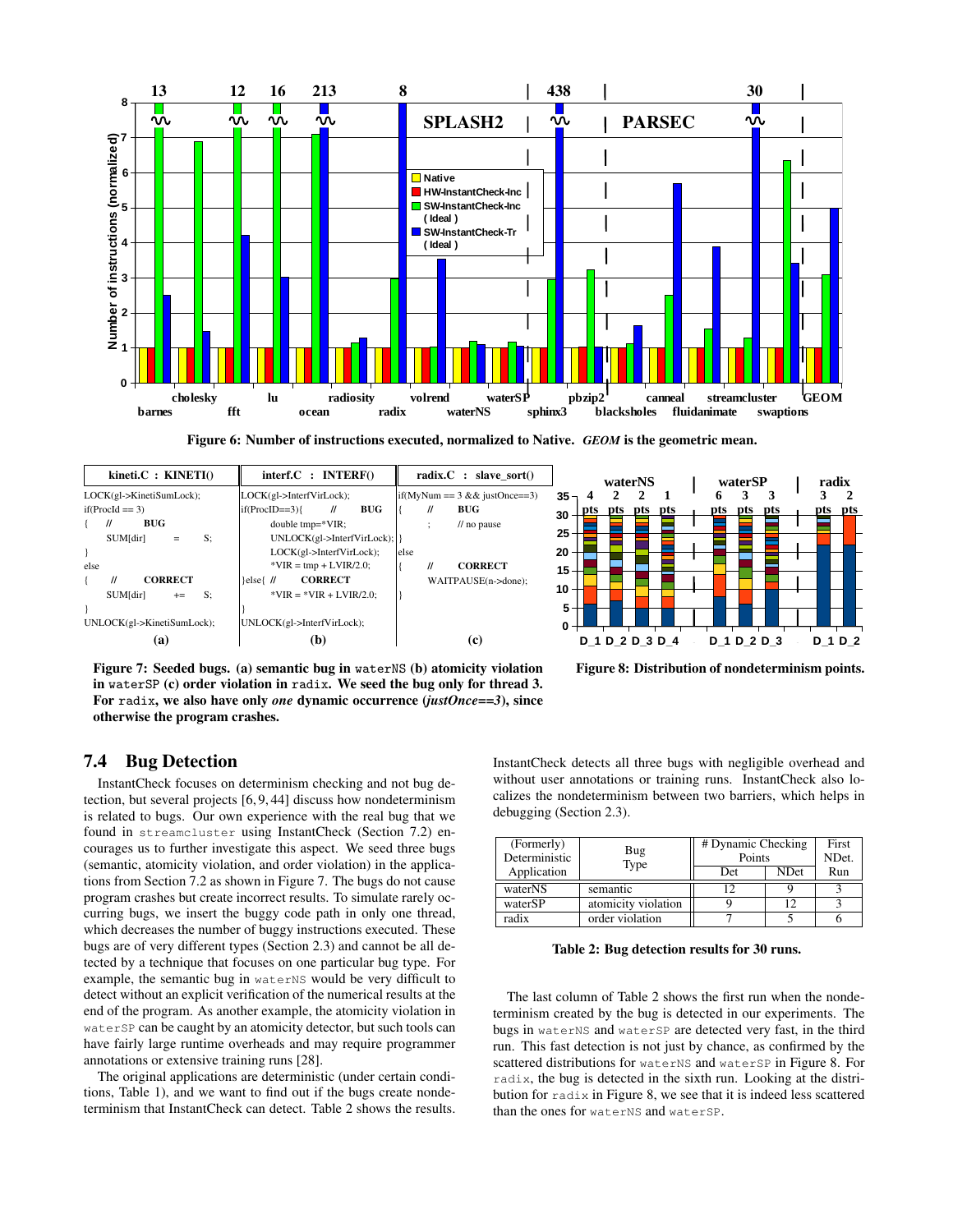## 8. RELATED WORK

Checking determinism properties can be performed dynamically or statically. DPJ [6] and SingleTrack [44] ensure *internal determinism* by imposing and checking (statically and dynamically, respectively) a particular programming style. Unlike DPJ and SingleTrack, InstantCheck does not impose any restrictions on how the code is written, as long as it results in a deterministic state. Any deterministic code written in DPJ or SingleTrack style is also detected as deterministic by InstantCheck. However, code that is detected as deterministic by InstantCheck may not be possible to express using DPJ or SingleTrack.

Burnim and Sen [9, 10] proposed dynamic checking of *semantic determinism*, which requires that selected data structures in the program behave in a certain, similar way across different runs. An example is that a set data structure always contains equal elements, although the order may change. The same approach was previously used in testing sequential code [51], where different runs come from executing different test sequences rather than the same sequence for different thread interleavings. Checking semantic determinism can handle arbitrary code, unlike DPJ and SingleTrack, but it can have high runtime overhead if large or many data structures are compared, and by default it checks neither internal nor external determinism because it requires explicitly specifying which locations to compare. External determinism by default compares entire states but allows explicitly specifying which locations to ignore. InstantCheck checks external determinism for entire program states with just 0.3% overhead with HW-InstantCheck<sub>Inc</sub>.

Enforcing internally deterministic runs can be done each time code is executed, even for nondeterministic code, by approaches such as CoreDet [3], DMP [12], and Kendo [41]. Enforcing determinism at runtime does not impose a particular programming style but requires extensive hardware support [12], incurs significant overhead [3], or works only for race-free programs [41]. Unlike these proposals, InstantCheck has a minor hardware addition, small overhead, and is not affected by races. Also, InstantCheck checks if code is deterministic rather than making nondeterministic code execute deterministically.

Deterministic replay is a more researched area than deterministic execution. The classical approach [19,33,53] is to save a very precise execution log and use it to replay the exact thread interleaving as in the original run. Four recent proposals [1, 24, 25, 43] save only an imprecise log and use this log to replay a thread interleaving that is similar but not necessarily identical to the original execution. This is conceptually similar to having an externally deterministic program that has internal nondeterminism. Unlike these proposals, InstantCheck uses hashing to check program determinism and does not use an execution log to deterministically replay an original execution.

Incremental hashing is a powerful primitive that was used for several applications [15,34,39,46]. In the architecture community, incremental hashing was used in the context of secure processors to avoid computing from scratch the node hashes of a hash tree [15] or to capture the set of memory reads and writes [46]. These are totally different applications of incremental hashing than the one of InstantCheck. In the software community, incremental hashing was used to speed up explicit-state model checking [34, 39]. Unlike InstantCheck, one technique [39] computes the hash of the state of the Promela model being checked and not the state of C/C++ parallel programs. The other technique [34] handles C/C++ programs but requires distinguishing pointers from primitive values to traverse the entire state in breadth-first order to detect isomorphic states that have the same relative shape of the heap even if the actual positions of objects differ.

Non-incremental hashing is also used for various tasks in software reliability. For example, PCC [7] and Light64 [40] compute hashes of calling chains and history of read values, respectively. In contrast, InstantCheck computes the hash of memory states and does so incrementally [2].

## 9. DISCUSSION

We believe hardware support for programmability should be extremely lightweight. *Hardware-based hashing* is one instance of such hardware: it is a powerful, versatile and extremely lightweight primitive that can improve a variety of programmability tasks. It is not unlike hardware Bloom filters [5], which were used for a variety of performance and programmability functions [11, 19, 32, 47, 54].

This paper uses hashing to capture the *state of a computation*. It uses on-the-fly incremental hashing to summarize the addresses and values written to memory. It demonstrates or outlines five uses of such hashing: checking for determinism, detecting software bugs, filtering out benign data races, speeding up systematic testing, and assisting deterministic replay.

Our previous work on Light64 [40] uses hardware hashing to capture the *history of a computation*. Light64 hashes loaded values and detects data races. PCC [7] uses (software) hashing to capture the *context of a computation* — it computes hashes of calling chains in serial Java programs — which can be also applied to several testing and debugging tasks.

Beyond this, we believe that hardware hashing has a largelyunexplored, broad design space of possibilities. Other information can be hashed, such as branch outcomes, and different hashing operations can be devised. Given all these possibilities, and the minimal hardware overhead required to support hashing, we hope to see many uses of this primitive for performance or programmability.

## 10. CONCLUSIONS

Showing that a program is externally deterministic has substantial benefits for software development and debugging. A deterministic program offers a higher reassurance of its correctness, will not produce unexpected outputs in a future run, and is much likelier to be reused. In this paper, we have presented *InstantCheck*, a novel technique that checks determinism with a very small runtime overhead. InstantCheck checks if the memory state produced by multiple runs of a parallel code is deterministic. On-the-fly incremental hashing enables a minimal and highly efficient hardware implementation: (1) the operations on the hashing register are corelocal, and (2) the local operations on each hashing register can be performed in parallel and out-of-order. The hardware support can be used as a primitive for several other development and debugging tasks. Our use of InstantCheck showed that 14 out of 17 applications (sphinx3, pbzip2, PARSEC, and SPLASH-2) are deterministic when allowing for FP imprecision and small data structure differences. InstantCheck incurs a negligible average runtime overhead of 0.3% over native testing runs. Finally, InstantCheck helped us find a bug in the widely used PARSEC benchmark.

#### 11. REFERENCES

- [1] G. Altekar and I. Stoica. ODR: Output-deterministic replay for multicore debugging. In *SOSP*, 2009.
- [2] M. Bellare and D. Micciancio. A new paradigm for collision-free hashing: Incrementality at reduced cost. In *Eurocrypt*, 1997.
- [3] T. Bergan, O. Anderson, J. Devietti, L. Ceze, and D. Grossman. CoreDet: A compiler and runtime system for deterministic multithreaded execution. In *ASPLOS*, 2010.